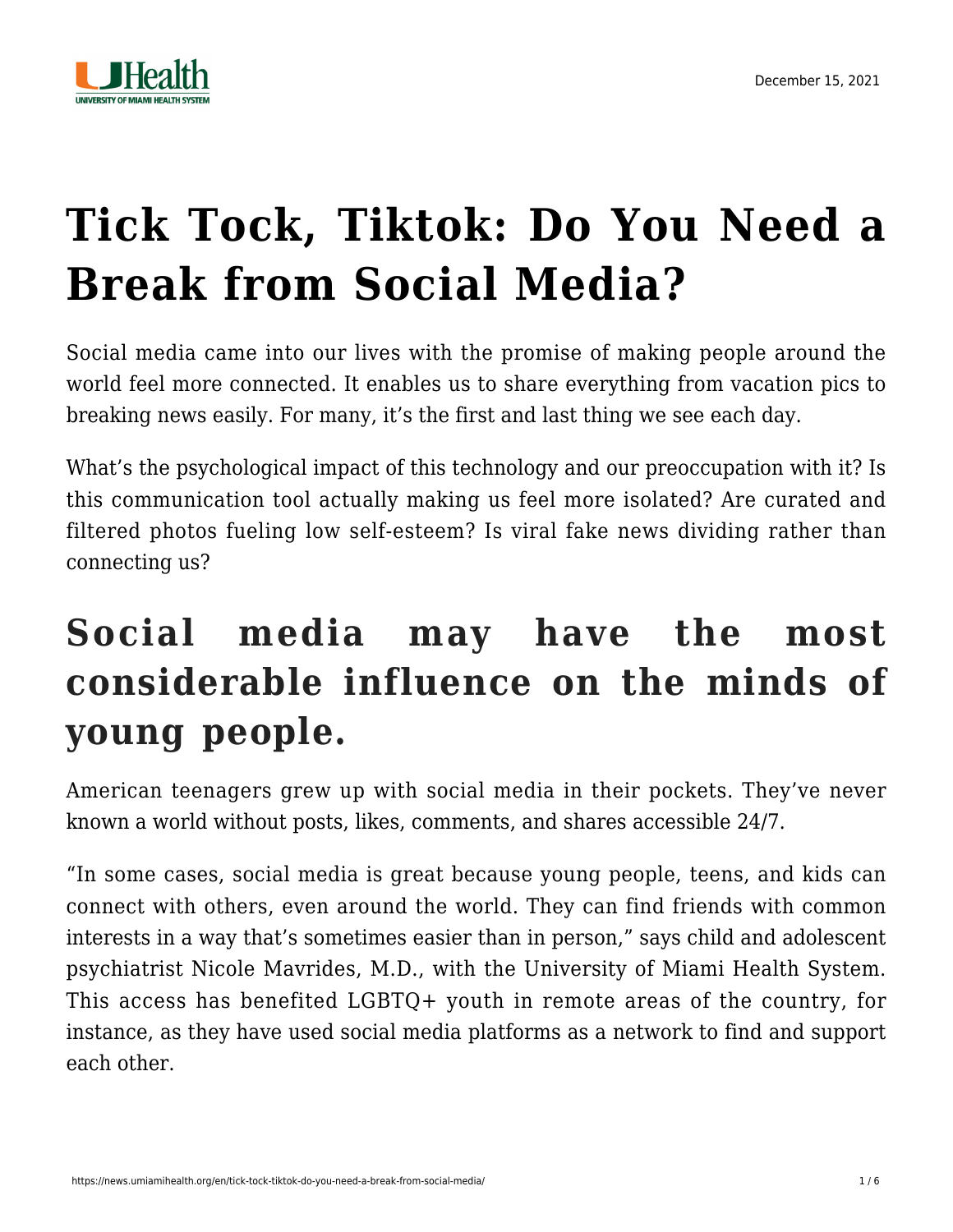

"But all of that screen time, and not knowing where the other person is, is also a risk and can cause kids to become super uncomfortable and anxious when having to talk or meet people in person," Dr. Mavrides says. "I don't know if we can say that it's causing social anxiety, but it is definitely contributing to it."

In theory, social media can be a safe, substance-free escape from daily stressors. It can serve as a self-soothing distraction if you limit screen time and are thoughtful about the types of accounts and content you follow.

"It becomes detrimental when it's not used only as an escape, but as a way of life," Dr. Mavrides says. "Social media can be harmful when it becomes a constant focus of attention. When you judge your self-worth from your 'likes,' 'dislikes,' or followers, it's problematic."

In 2016, [research](https://www.sciencedirect.com/science/article/abs/pii/S0140197116300343) published in the *Journal of Adolescence* concluded that "Adolescents who used social media more  $-$  both overall and at night  $-$  and those who were more emotionally invested in social media experienced poorer sleep quality, lower self-esteem and higher levels of anxiety and depression. These findings contribute to the growing body of evidence that social media use is related to various aspects of wellbeing in adolescents."

**Focusing your gaze on filtered faces, photo-edited bodies, and influencers'**

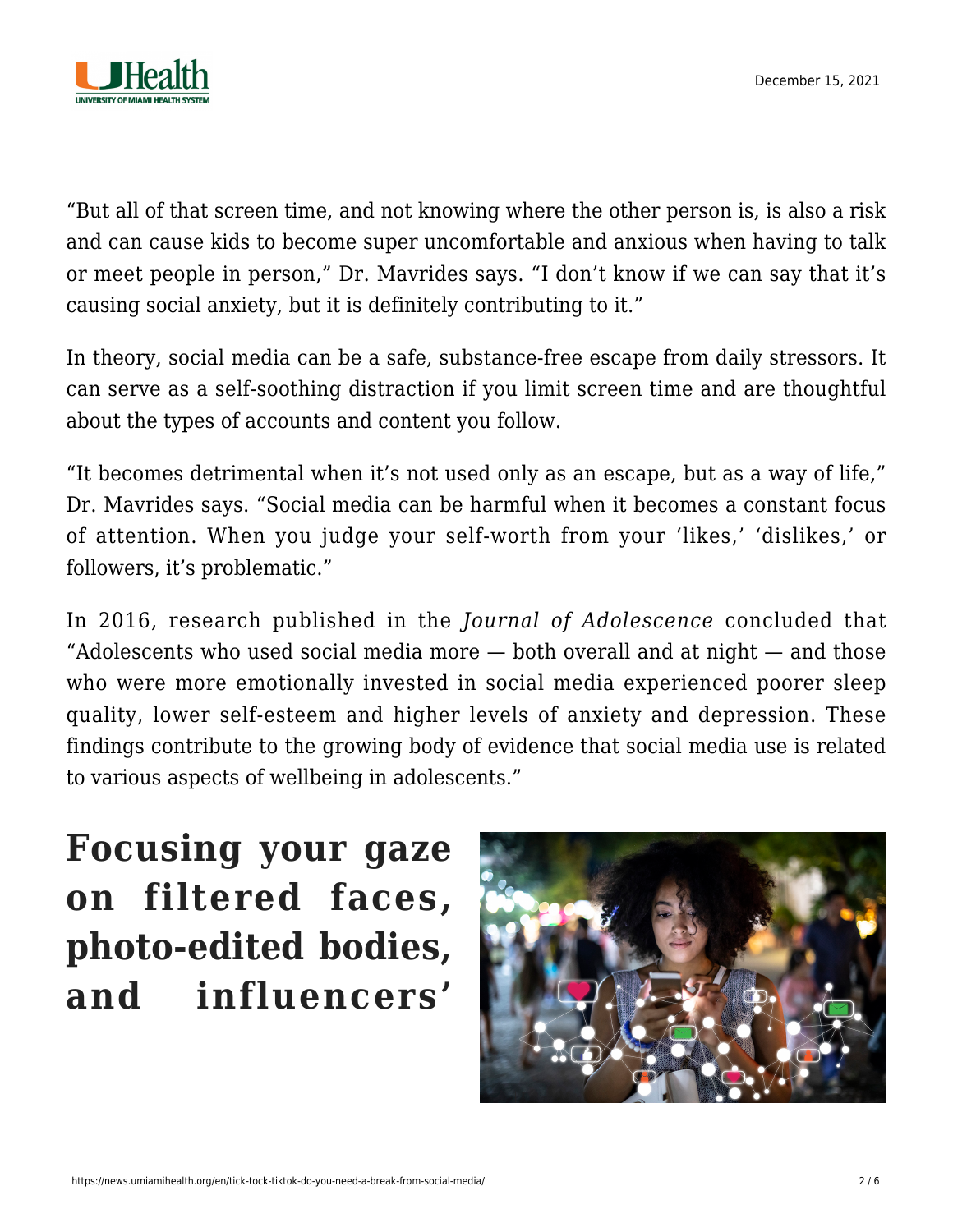

## **staged and curated highlight reels can trigger self-criticism and depression.**

"The ideal life, the 'perfect' body, and Photoshopped faces on Instagram, Snap Chat, and Tiktok contribute to teens and young adults (and older adults) feeling inadequate and unsuccessful," Dr. Mavrides says. "Teens may come to think that they have to look, act, or dress a certain way to get people to like them. You may assume that everyone else is having a great life or a good time, and you are the only one feeling overwhelmed, sad, or down. But what you see online isn't real."

This heavily airbrushed version of reality isn't a trend. We've seen this on the covers of magazines for decades. "But, because social media is so much more readily available, I think it's worse or has more of an impact than a beauty or fitness magazine can," says Dr. Mavrides. "Magazines are published monthly. But kids and teens follow Instagram accounts and see multiple posts every day."

In addition, the images on a sharing platform supposedly represent the experiences and appearances of "real people," not models and celebrities alone. This false representation of normalcy can warp young viewers' perceptions of reality.

Since the advent of social media, "I don't think that there are more cases of body dysmorphia or eating disorders among young people," Dr. Mavrides says. "But it affects self-esteem and can cause a lot of anxiety and even depression," as people compare themselves to others they see online.

During the holidays, especially, many people post photos and videos of festive parties, joyful family get-togethers, engagements, and extravagant gifts. Some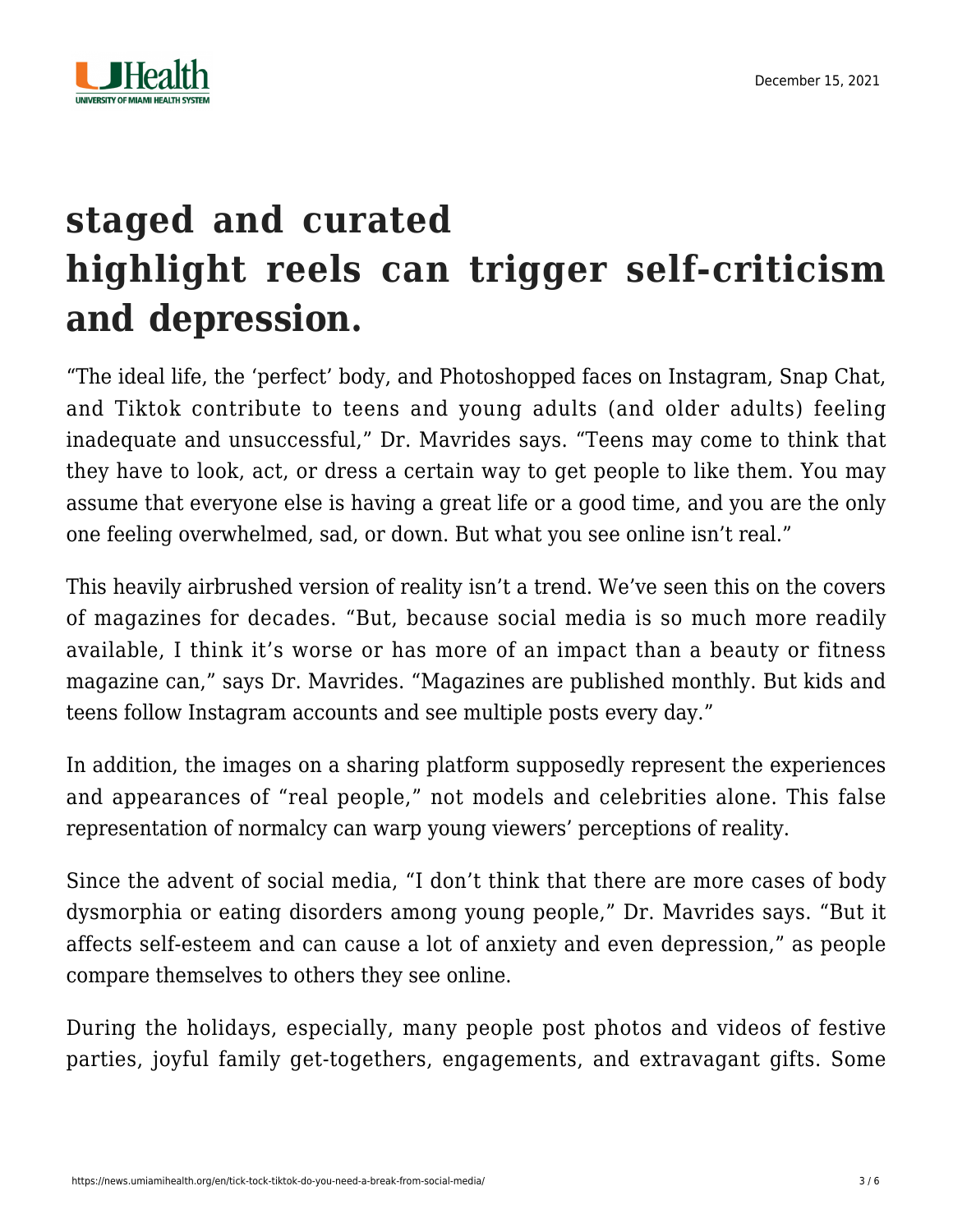followers are left wondering why they aren't included and saddened that they aren't surrounded by loved ones and presents of their own.

"It can be very depressing, and feelings of negative self-worth can worsen during this time of year," says Dr. Mavrides. If someone thinks that everyone else is perfect — with the most adoring partner or the cutest party dress or the best-looking food it can make them feel hopeless because perfection, in real life, isn't attainable. This can spike anxiety, depression, reckless behavior, and substance abuse.

## **Why is social media so powerful?**

You may have heard social media referred to as an "echo chamber" or "bubble" because we tend to find, like, and share accounts and posts that reflect our values and opinions.

"I think that social media is influential because we're following our friends, our community, and others we look up to," Dr. Mavrides says. "If someone you follow is spreading a particular message, you may take it more seriously because you value their opinion. Teens and young adults may be more easily influenced because they think the people they follow are important."

Most young people desire to belong to a group and often find a tribe of like-minded people online.

"Some older adults and, I think, most teens/young adults aren't watching the news. They are getting their news from social media," she says. "If they see violence or rage online, they may assume it's warranted since it's coming from or supported by someone they respect."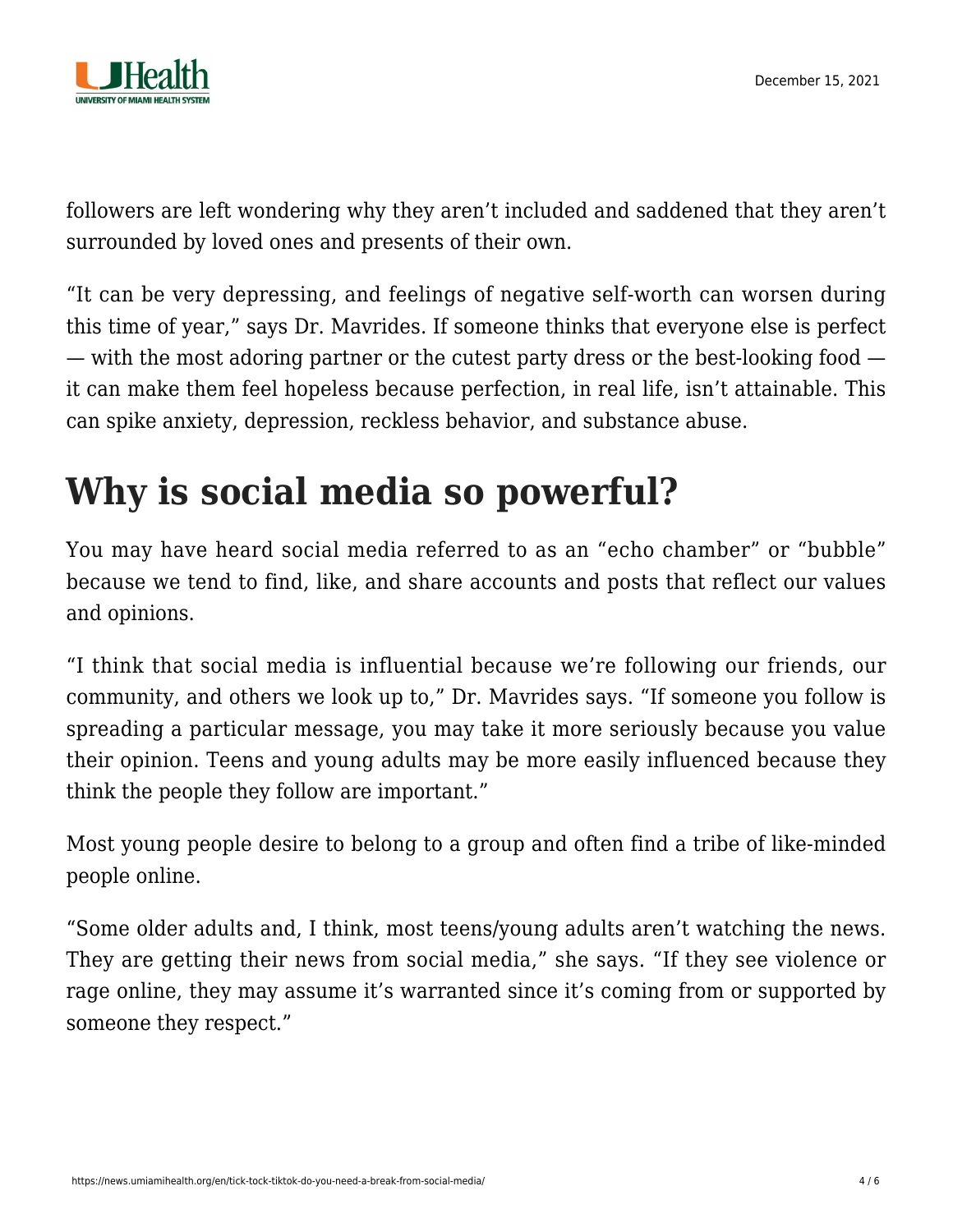

## **Does your kid need a break from social media?**

"I don't think that teens can determine on their own when they need to cut back or take a break from social media," says Dr. Mavrides. "Parents need to ensure that the accounts their children follow are a good influence. Check-in and ask questions to find out if your teen is preoccupied with getting more likes on their pics and posts. Is someone 'trolling' them and posting mean comments on their posts?

"If your child gets sad or angry after looking at social media (when it should actually be relaxing or benign), then this is too much and a problem. If your child can't put down their phone or turn it off for a period of time without experiencing a lot of anxiety, then a break is really needed."

Many parents already monitor their children's social media usage to ensure their exposure and interactions are safe and age-appropriate. Some families benefit from dedicated phone-free times like during meals and before homework. Others use app blockers to impose self-designated time limits on access to social media apps.

Have deeper conversations with your child. It will help you understand how social media affects how they think about others and feel about themselves.

Dana Kantrowitz is a contributing writer for UMiami Health News.

#### **READ MORE**